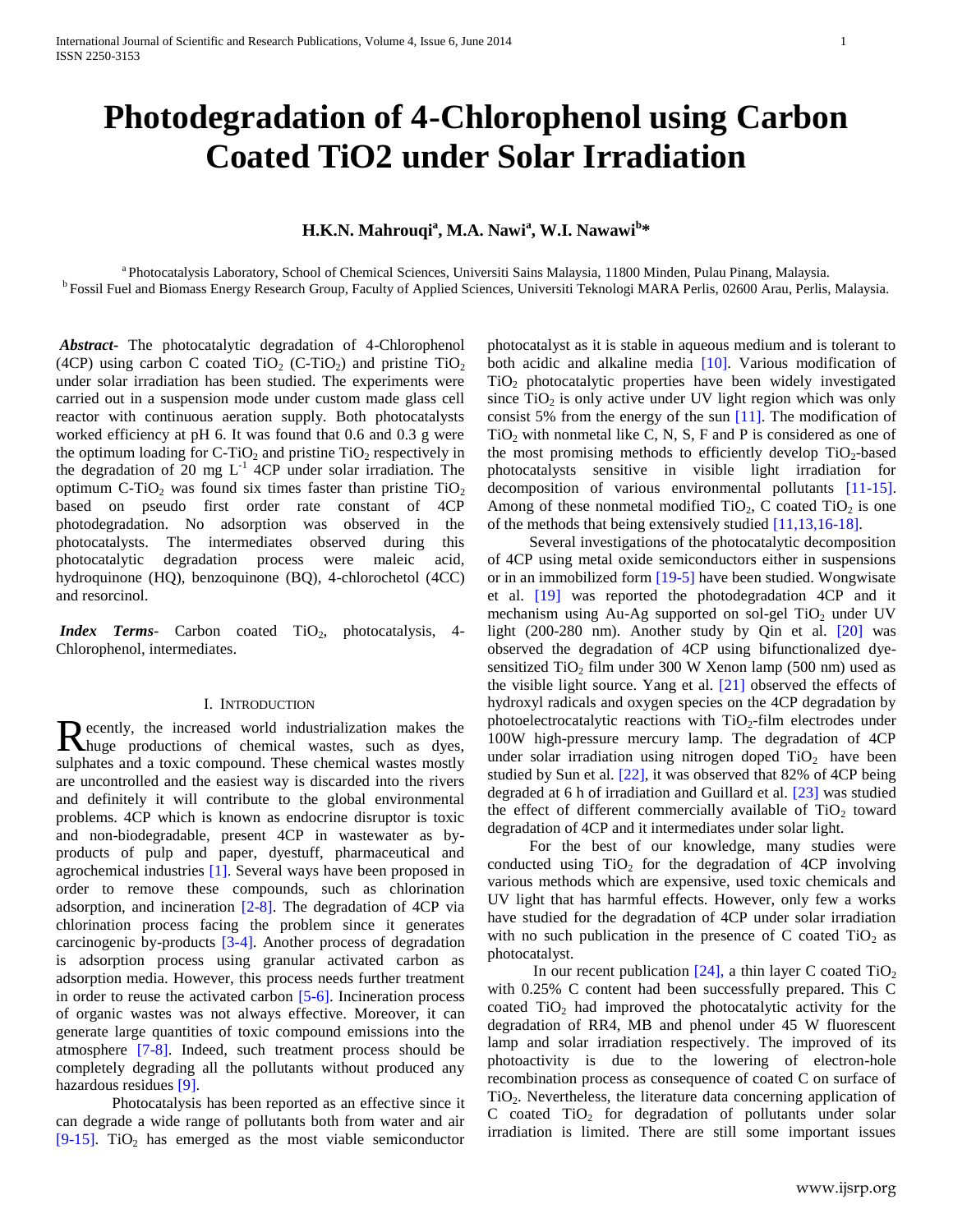concerning C coated  $TiO<sub>2</sub>$  photocatalysts, which require further studies. The objective of this research is to study the photodegradation of 4CP under direct solar irradiation using C coated  $TiO<sub>2</sub>$  as photocatalyst. The study will be focused on effects of catalyst loading, aeration, pH, weather conditions and mineralization study with identification of intermediates, subsequently to propose the possible degradation pathways.

#### **Material**

# II. METHOD

 $TiO<sub>2</sub>$  with 99% anatase (Sigma - Aldrich) was used as the starting material in the preparation of  $C$  coated  $TiO<sub>2</sub>$ . Epoxidized natural rubber (ENR-50, Kumpulan Guthrie Sdn. Bhd.) dissolved in toluene to make an 11.4 % solution  $(w/v)$  was used as the C precursor. Acetone solvent (R&M chemicals) was used for dilution of sample mixtures for the homogenization process via ultra-sonication. 4CP with 99% pure was obtained from Aldrich, was employed as model pollutant. Hydroquinone (HQ, 99%) and benzoquinone (BQ, 99 %) from Acros, 4-Chlorocatehol (4CC, 98%) from Fluka and resorcinol (99%) from BDH were used to identify the intermediate products. Reagent grade hydrochloric acid and sodium hydrochloride were used to adjust the pH of the reacting mixture. Table 1 summarized chemical structure, molecular weight and  $\lambda$  max for 4CP, HQ, BQ, 4CC and resorcinol respectively. Ultra pure water  $(18.2 \text{ M}\Omega \text{ cm}^{-1})$  was used to prepare all solutions in this work.

# **Preparation of C coated TiO<sup>2</sup> samples**

C coated  $TiO<sub>2</sub>$  was prepared using the method describes by Nawi et al. [24]. 1.0 g  $(\pm 0.03)$  of ENR solution mixed with 12 g  $(\pm 0.03)$  of TiO<sub>2</sub> into 60 mL of acetone. The mixture was than sonicated for 8 hours using 50Hz Crest Ultrasonicator to allow for homogeneous distribution of the carbon precursor on the TiO<sub>2</sub> sample. After drying off the solvent in an oven at  $100 \degree C$ , the TiO<sub>2</sub> mixed ENR sample was calcined under  $560^{\circ}$ C temperature under  $N_2$  flow for 5 hours. The product was cleaned by sonicating the sample in distilled water and centrifuged to isolate the contamination. After drying process, pure C coated  $TiO<sub>2</sub>$  sample was than produced with light brown in color.

# **Adsorption study**

For adsorption study, experiment was conducted in the dark. 0.3 g  $(\pm 0.03)$  of photocatalyst sample was added into 60 ml of 20 mg  $L^{-1}$  4CP to form suspensions. This suspensions were then poured into glass cell with dimension 60 x 10 x 250 mm (L x B x H) mm and aerated in the dark. The treated 4CP with  $TiO<sub>2</sub>$  in suspension mode was taken at every 15 minutes interval up to 1 hour, than filtered with 0.45µm syringe filter to separate the treated 4CP and  $TiO<sub>2</sub>$ . The percentage of the degradation of 4CP was determined by Shimadzu HPLC, Model LC-10AT chromatograph equipped with a LC-18 Supelcosil reversed phase column (Supelco) with (60:40) methanol-water as mobile phase and UV wavelength detector set at 220 nm.

#### **Photocatalytic study**

0.3 g  $(\pm 0.03)$  of photocatalyst sample was added into 60 ml of 20 mg  $L^{-1}$  4-CP solution to form suspensions. The suspensions were then poured into a glass cell and irradiated

under solar. The entire solar experiments were conducted under time of irradiation between 11 am to 3 pm in the month of March to September.

Table 1: Summary of the organic pollutants

| Chemical structure                | Chem. formula | Molecular weight<br>$(g \mod^{-1})$ |
|-----------------------------------|---------------|-------------------------------------|
| <b>CI</b><br>HO<br>4-Chlorophenol | $C_6H_5ClO$   | 128.6                               |
| OH<br>HO<br>Hydroquinone          | $C_6H_6O_2$   | 110.1                               |
| Ö<br>$\circ$<br>Benzoquinone      | $C_6H_4O_2$   | 108                                 |
| ΟН<br>OH<br>4-Chlorocatecol       | $C_6H_5ClO_2$ | 144.6                               |
| ЮH<br>HO<br>Resorcinol            | $C_6H_6O_2$   | 110.1                               |
| C-<br>Maleic acid                 | $C_4H_4O_4$   | 116                                 |

The UV detector Radiometer (Solar light co. PMA 2100) connected with a UV-A, UV-B detector (260 - 400 nm) and PAR Quantum Light Sensor detector (401-700 nm) was used to determine the UV and visible light irradiance of solar respectively. An aquarium pump model NS 7200 was used as the aeration source. A direct reading air flowmeter (Gilmont) was used to determine the aeration rate supply to the reactor. Samples were taken at a specific time interval until almost complete degradation was attained. The percentage of the degradation of 4CP was determined by using HPLC. The concentration of the pollutant was plotted against the contact time of irradiation in order to determine the degradation rate of the pollutant. The dependencies of the rate of the degradation on its concentration as irradiation proceeds have been described well by the Langmuir-Hinshelwood model [25] (equation 1). Where r is rate constant, C is the substrate concentration (mg  $L^{-1}$ ) at a given time (t, second); K is Lamgmuir- Hishelwood adsorption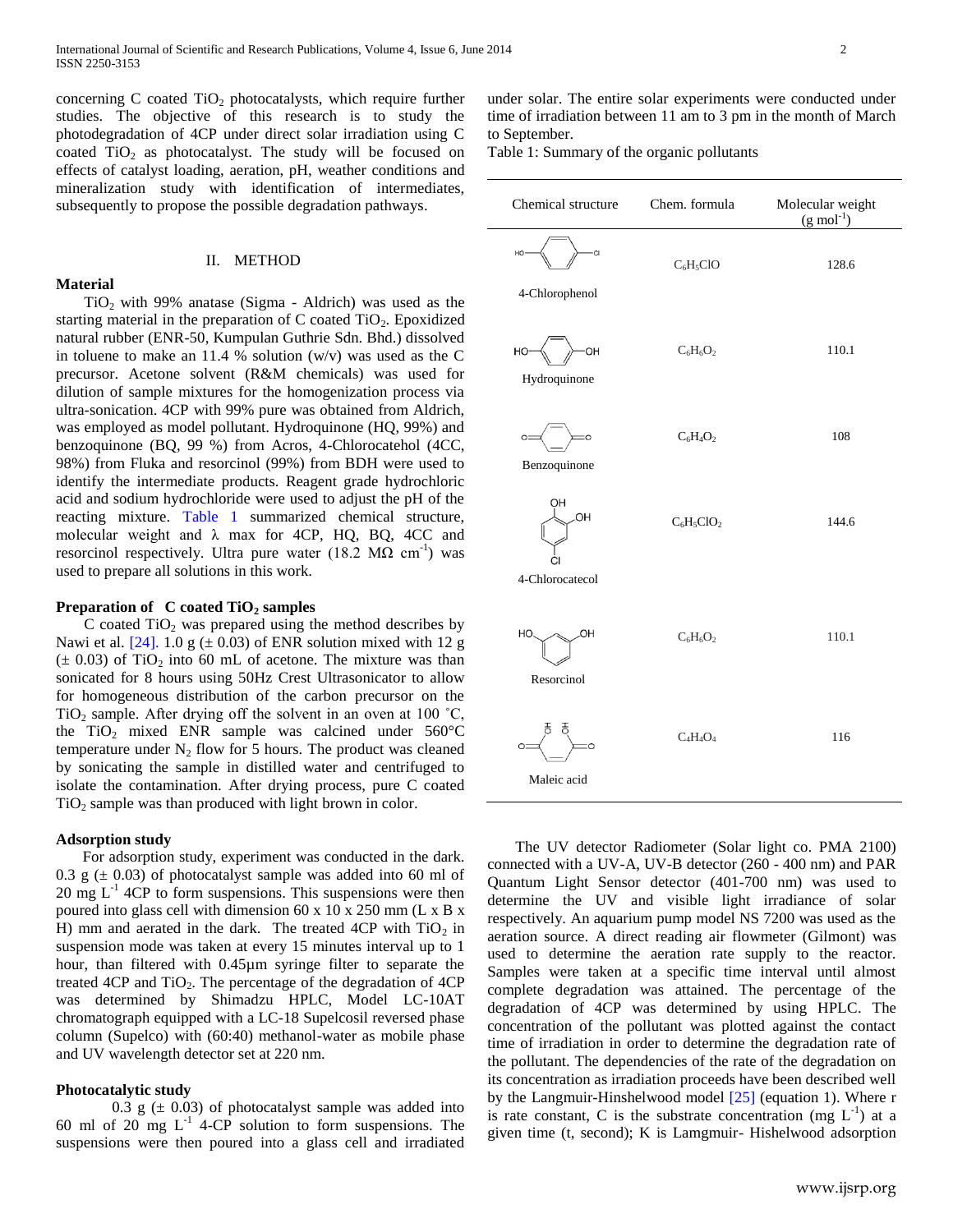equilibrium constant (ppm<sup>-1</sup>) and  $k^2$  is the surface reaction rate constant (mg L<sup>-1</sup> min<sup>-1</sup>). For highly diluted solution (M <  $10^{-3}$ , C  $<$  108 mg L<sup>-1</sup>), the term KC is negligible with respect to time t, the above equation becomes simplified as an apparent or pseudo first-order equation as shown below:

$$
r = \frac{dc}{dt} = \frac{k' \, KC}{1 + KC}
$$

$$
r = k' \, KC = kC
$$

$$
\ln \frac{c_0}{c} = kt
$$

This experiment were also applied for the effect of catalyst loading, aeration rate, pH and whether condition.

#### **COD analysis**

The photocatalytic mineralization of the dye was monitored by using chemical oxygen demand (COD) using standard method ASTM D1252. Low COD values of the related solution indicated that mineralization process has taken place since it reflects the low content of the organic in the solution due to their conversion into  $CO_2$  and H<sub>2</sub>O by the photocatalytic process. 20 mg L<sup>-1</sup> of 4CP was irradiated for 2 hours. Air was supplied from the bottom of the reactor. At every 20 min interval 6 mL aliquot was drawn out from the reactor and filtered with a 0.45 um polyethylene terephthalate (PET) syringe filter to remove the catalyst particle before being analyzed. 3.0 mL of COD reagent was pipetted into three clean COD vials. 0.1 g mercury sulphate was added into each vial to remove chloride interfierences. 2.0 mL of the sample was pipetted into each reagent. The vials were shaken to mix the sample with the reagent. The samples were refluxed using COD reactor ar 140°C for two hours. 2 mL of deionised water was pipetted in the reagent and refluxed under the same condition as the other samples serve as a blank. After 2 hours, the samples were colled down to room temperature before their absorbancies measured using the HACH DR2000 spectrophotometer at 620 nm.

# **Intermediates Study**

The intermediates were determined using HPLC model. All substances were detected by UV detector at 220 nm. The peaks of 4CP and intermediates appeared from the chromatogram were identified by their respective retention times. The percentage of peak are relative to the total peak area was calculated and plotted as function of degradation time. The individual compounds were identified using 2 ways, either by comparing their retention times and retention times with those obtained for pure standard as shown in Table 2, or by spiking of pure standards into the degraded sample and photocatalytic degradation of some intermediates.

# III. RESULTS AND DISCUSSION

#### **Effect of the catalyst loading**

Fig. 1a shows the pseudo first order rate constant for  $C-TiO<sub>2</sub>$ and pristine  $TiO<sub>2</sub>$  at different amount of catalysts loading. It was observed that the degradation of 4CP was always batter for C- $TiO<sub>2</sub>$  as compare with pristine. The optimum amount of loading for pristine  $TiO<sub>2</sub>$  was found at 0.6 g with the rate constant was  $c.a.$  0.098 min<sup>-1</sup> while optimum loading for C-TiO<sub>2</sub> was observed at 0.3 g, it was observed that  $C-TiO<sub>2</sub>$  loading requires a half as compared with pristine  $TiO<sub>2</sub>$  to reach optimum efficiency. This could be due to the grey color of  $C-TiO<sub>2</sub>$  as early discuss in our previous study [24] may produced a dark condition of suspension media that scattering the light to penetrate deeply inside the mixture of  $4CP$  and  $C-TiO<sub>2</sub>$ . The same explanation was also observed by increased the  $C-TiO<sub>2</sub>$  loading beyond the optimum (0.3g) where it reduced the photodegradation of 4CP. The pseudo first order rate constant for optimum loading of  $C-TiO<sub>2</sub>$  was c.a.  $0.422$  min<sup>-1</sup> which takes only 10 minutes to complete  $4CP$ removal and it's more than 4 times faster than the optimum loading of pristine  $TiO<sub>2</sub>$  as can be seen in Fig. 1b



Figure 1: Photodegradation of 4CP; a) effect of catalyst loading vs degradation rate, b) graph % remaining on the optimum loading for pristine TiO<sub>2</sub> and C-TiO<sub>2</sub> at 0.6 and 0.3 g respectively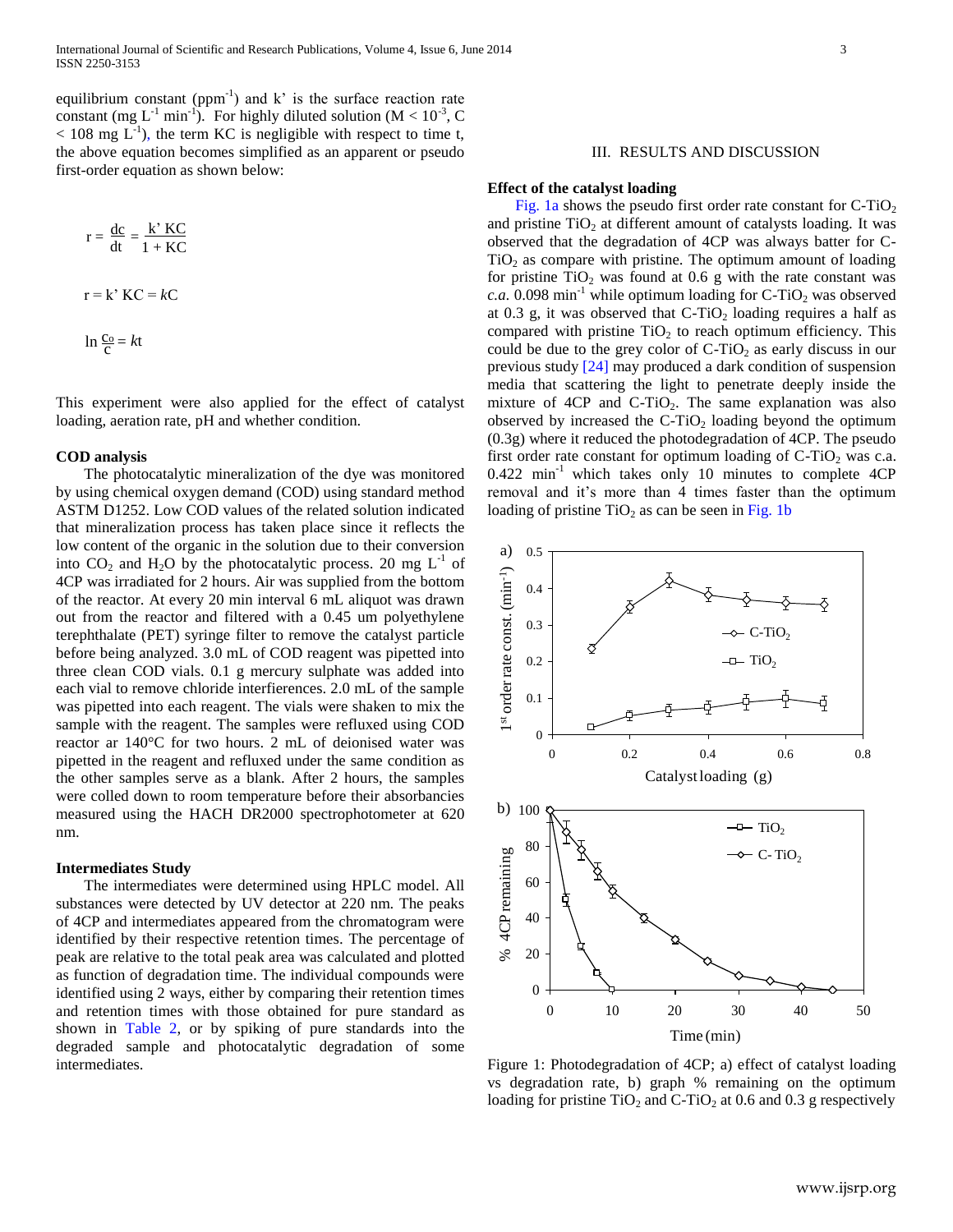#### **Effect of the aeration**

The presence of dissolved oxygen plays a significant role in the photocatalytic degradation of 4CP. Oxygen molecule can act as an electron scavenger to trap and separate electron out from the positive holes that help to reduce the chance of electron–hole pair recombination. In order to determine the effect of dissolved oxygen on the 4CP degradation, one of studied without aeration while others were carried out at different aeration rate by bubbling air into the solution. As seen from Fig.  $2$  (a) and (b) the degradation rates of 4CP in the presence of dissolved oxygen was much higher than those of the systems run in the absence of dissolved oxygen for both catalysts. As the rate of aeration increased, the degradation rate increased until it reached an optimum value. However, increasing too much aeration would slow down the rate of degradation due to scattering of light by air bubbles.



Figure 2: Graphs of; a) effect of aeration rate in the 4CP photodegradation and b) a control study of 4CP photodegradation under normal and BQ additive for  $C$ -TiO<sub>2</sub>.

All photocatalytic evaluations were carried out under continuous aeration. The presence of dissolved oxygen plays a significant role in the photocatalytic degradation of 4CP. Dissolved oxygen is usually employed as an electron acceptor [26]. The presence of an electron acceptor improved the

photocatalytic process by increased the separation of the photogenerated electrons and holes. During the photocatalysis process in aerated condition, the oxygen molecule is adsorbed onto the catalyst surface. The adsorbed oxygen molecules will be reduced to  $O_2^{\bullet}$  by electron that is promoted into the conduction band, leading to the formation of perhydroxyl radicals. In addition, perhydroxyl radical will produce hydrogen peroxide which can produce super hydroxyl radicals. The role of oxygen as an electron acceptor is summarized by the following equations [27]:

$$
e^- + O_2 \rightarrow O_2 \tag{1}
$$

$$
H^+ + O_2^{\bullet^-} \to HO_2^{\bullet}
$$
 (2)

$$
2 \text{ HO}_2^{\bullet} \rightarrow \text{H}_2\text{O}_2 + \text{O}_2 \tag{3}
$$

$$
H_2O_2 \to 2OH^* \tag{4}
$$

$$
H_2O_2 + O_2^{\bullet} \rightarrow {}^{\bullet}OH + OH^- + O_2 \tag{5}
$$

$$
H_2O_2 + e^- \rightarrow 'OH + OH^-
$$
 (6)

Figure 2a shows the effect of aeration flow rates towards photodegradation rate of 4CP under  $C$ -TiO<sub>2</sub> as a photocatalyst. The optimum aeration rate for  $C-TiO<sub>2</sub>$  was found at 600 mL min<sup>-</sup> <sup>1</sup>, the rate was almost 11 times faster than the system running without aeration with the rate was  $ca. 0.037$  min<sup>-1</sup>. Therefore all photocatalytic and adsorption experiments in this work were carried out under this optimum aeration rate.

Photocatalytic degradation of 4CP dye using  $C-TiO<sub>2</sub>$  in the presence of 1,4-benzoquinone (BQ) under aerated condition was also carried out in order to provide evidence for the role of  $O_2$  in the photocatalytic process since BQ is known as superoxide scavenger. It was found that the degradation of 4CP presence of BQ reduced significantly as compared to the experiment ran under aeration without BQ as can be seen in Fig. 2b. This was clearly indicates that BQ has significantly reduced the efficiency of the photocatalytic degradation of 4CP eventhough the solution was optimally aerated. Apparently superoxide produced via equation 1 was consumed by BQ thus making reactions 2-6 ceased to exist.

#### **Effect of pH solution**

The pH of the solution has strong effect on the photodegradation process for both  $TiO<sub>2</sub>$  and  $C-TiO<sub>2</sub>$  as shown in Fig. 3. Degradation rate of 4CP has not been found to be significant at low pH values but increased rapidly with increase of the pH, attaining a maximum degradation at pH 6. Further increase in pH has showed decreased in the photodegradation efficiency. The surface charge development of  $TiO<sub>2</sub>$  is affected by the pH. Upon hydration, surface hydroxyl group (TiOH) are formed in  $TiO<sub>2</sub>$ . These surface hydroxyl groups can undergo photon dissociation reaction, thereby bringing out surface charge which is pH dependent:

$$
TiOH + H^+ \quad TiOH^+_{\ 2}
$$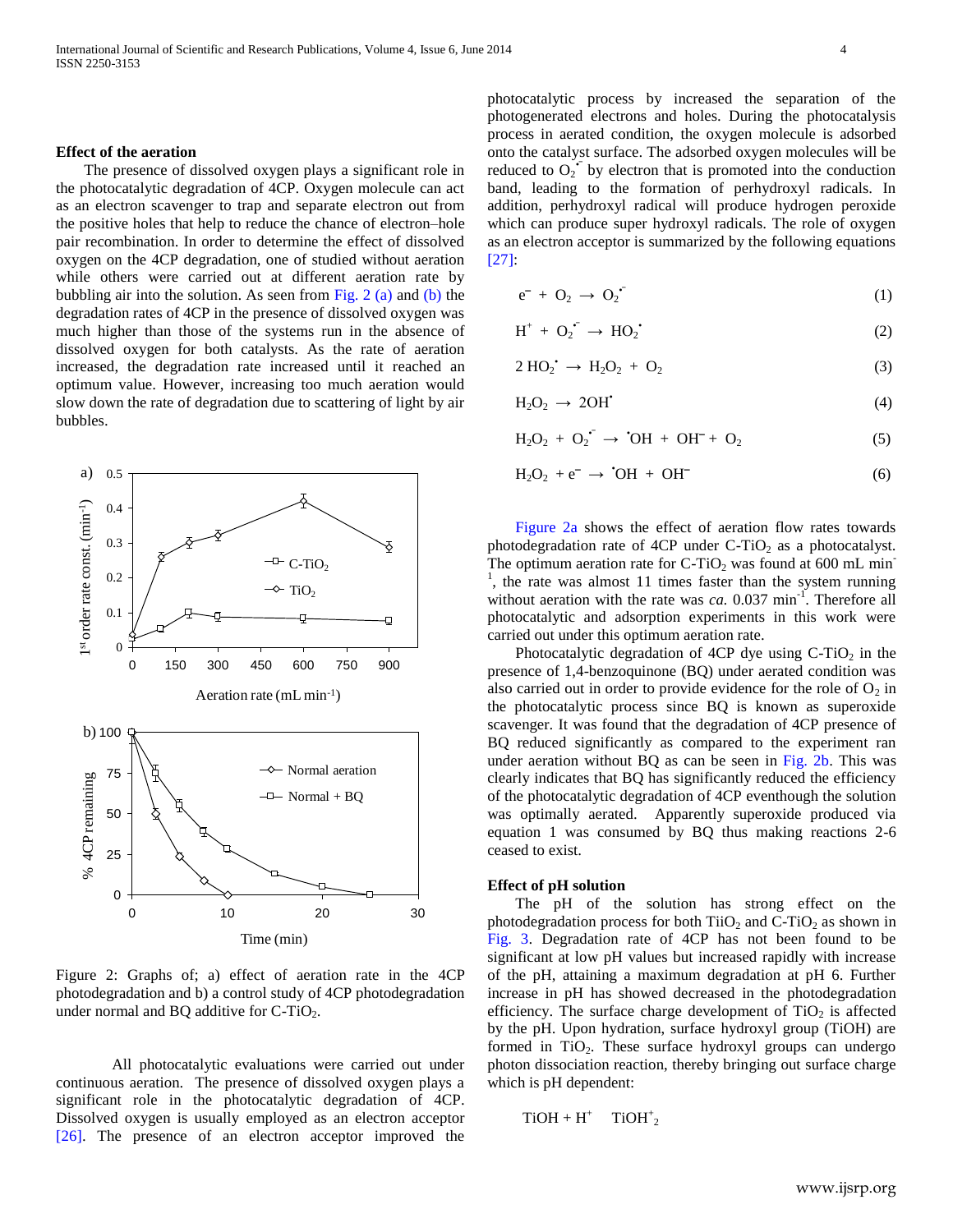$TiOH$   $TiO^+ + H^+$ 

Where,  $TiOH<sup>+</sup><sub>2</sub>$ ,  $TiOH$  and  $TiO<sup>-</sup>$  are positive, neutral and negative surface hydroxyl groups respectively. A low pH is associated with a positively charge surface which cannot provide hydroxyl groups which are needed for hydroxyl radical formation. Consequently, the rate of 4CP degradation may decrease. On the other hand, higher pH value can provide higher concentration of hydroxyl ion (OH<sup>-</sup>) to react with the hole to form hydroxyl radicals (OH), thereby enhancing the photodegradation of 4CP [28].



Figure 3: Effect of different pH suspension towards degradation of 4CP.

# **Effect of weather conditions**

Fig. 4 shows the effect different weather conditions (cloudy and sunny day) on the photodegradation rate of 4CP for pristine and  $C-TiO<sub>2</sub>$  as photocatalyst. The average of UV and VIS light intensity for these conditions are listed in Table 2. The UV light intensities of cloudy and sunny day were 19 and 23 W  $m<sup>-2</sup>$  while for VIS light intensity were  $200$  and  $300 \text{ W m}^2$ . The photocatalytic activity for both pristine and  $C-TiO<sub>2</sub>$  on a sunny day were higher as compared to its photocatalysts under cloudy day. As can be observed in Fig. 4, the degradation rate for C- $TiO<sub>2</sub>$  is faster by 5 times on sunny day compared with C-TiO<sub>2</sub> on cloudy day, this is due to the low intensity of UV and VIS light irradiations under cloudy day which influenced the process of photo-induced of electron-hole during photocatalysis process.



Figure: Photodegradation rate of 4CP at different weather condition.

It also happened for pristine  $TiO<sub>2</sub>$  where the degradation rate of 4CP was faster by 3 times when the photodegradation was applied under sunny day. The same observation was also reported by Dong et al [29] for the photodegradation of azo dyes under different condition.

Table 2: Light intensity at different weather condition.

| <b>Conditions</b> | UV light<br>Intensity $\tilde{W}$ m <sup>2</sup> ) | Visible light<br>Intensity $(\tilde{W} m^2)$ |
|-------------------|----------------------------------------------------|----------------------------------------------|
| Cloudy day        | 19                                                 | 200                                          |
| Sunny day         | 23                                                 | 300                                          |

#### **Chemical Oxygen Demand (COD)**

The decreasing trend in the test of COD against irradiation time in the degradation of 4CP using pristine and  $C-TiO<sub>2</sub>$  are depicted in Fig. 5. The COD removal efficiency of unmodified anatase  $TiO<sub>2</sub>$  is lower than that of C-TiO<sub>2</sub> under identical experimental conditions. The optimum COD degradation of 4CP was achieved at 2.5 mg  $L^{-1}$  for 60 minutes of irradiation under C-TiO<sub>2</sub>, while optimum COD under pristine TiO<sub>2</sub> was achieved at 3 mg  $L^{-1}$  for 100 minutes. No further degradation was observed beyond of that the irradiation time. The experimental results revealed that the dopant in  $TiO<sub>2</sub>$  plays significant role in the enhancement of photocatalytic activity, but it is not enough to achieve a complete mineralization of 4CP.



Figure 5: Mineralization study determined by COD values for photodegradation of 4CP.

# **Intermediates study**

Fig. 6 shows the HPLC chromatogram for the 4CP intermediates during photocatalysis degradation process which maleic acid, hydroquinone (HQ), benzoquinone (BQ), resorcinol and 4-chlorocatechol (4CC) has been detected with the main of intermediates compound are maleic acid and 4CC which also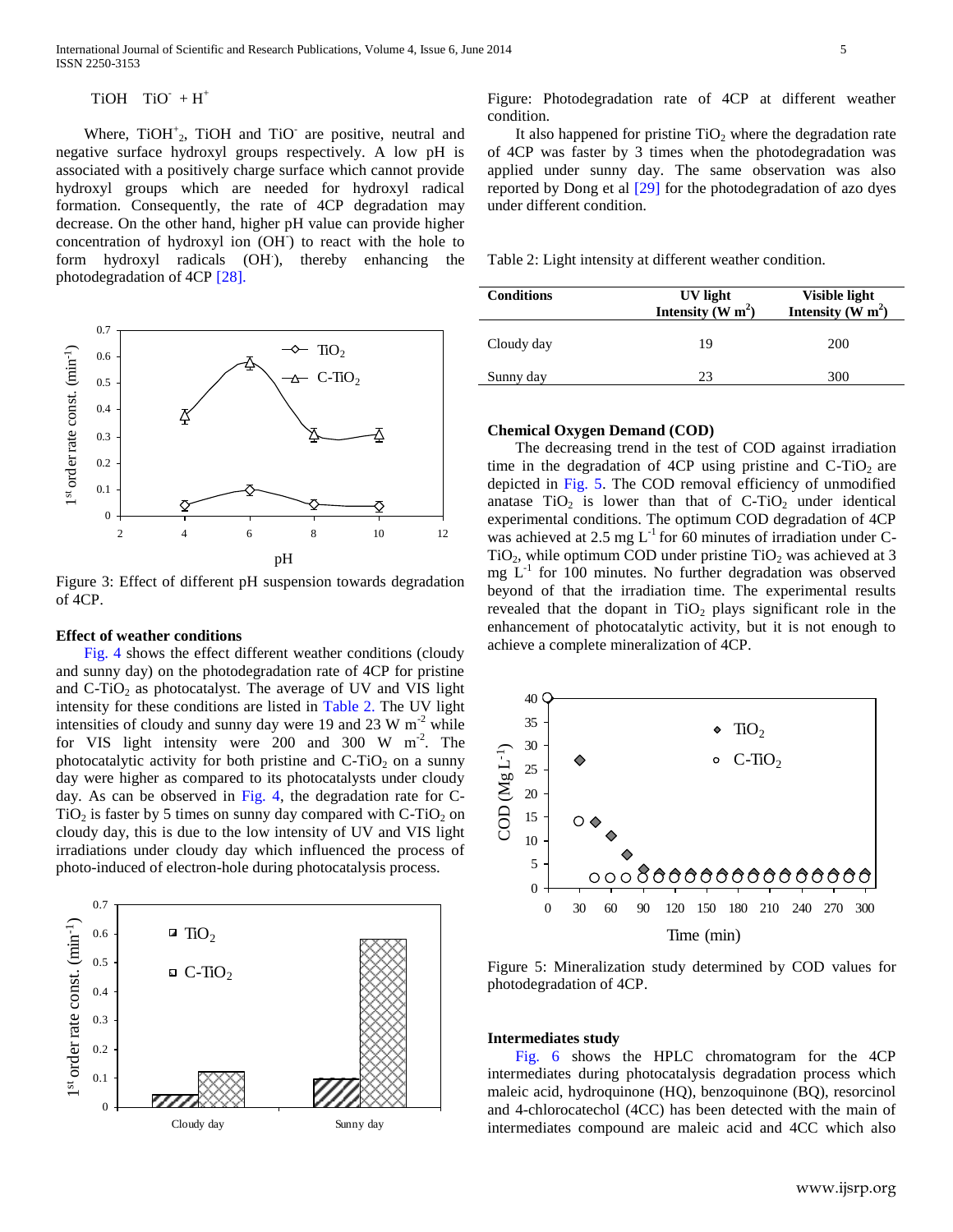reported other researcher [30]. The photodegradation of 4CP and its intermediates under solar irradiation of optimum condition C- $TiO<sub>2</sub>$  is shown in Fig. 7. It was observed that 4CC and resorcinol were completely degraded after 15 and 20 minutes irradiation respectively. BQ was appeared at first 5 minutes of solar irradiation and completely degraded after extended for 15 minutes.



Figure 6: HPLC chromatogram for 4CP and intermediates at 5 minute solar irradiation treatment.



Figure 7: Graph detection of 4CP and intermediates during photocatalysis process.

However, maleic acid and HQ were not completely degraded with reached to the maximum degradation limits and remained

stable after 10 minutes of irradiation. This is due to the fact that maleic acid in acidic medium can exist in equilibrium with 4CC. Thus, the released electron can neutralized the holes formed on TiO2. While, BQ is known as electron acceptor which can reduced the photocatalytic efficiency. This uncompleted degradation intermediates are the reason for previous COD analysis reading was remained incomplete after prolongs the irradiation.

#### IV. CONCLUSION

The photocatalytic degradation of 4CP in aqueous  $TiO<sub>2</sub>$ suspension by solar energy has been examined using two different catalysts, unmodified anatase  $TiO<sub>2</sub>$  and carbon coated TiO2. In particular, the influence of the catalyst loading has been studied and the optimum catalyst loading for both catalysts were found to be 10 and 3.0  $g L^{-1}$  respectively. The photo catalytic activity in the degradation of 4CP was found to be more efficient for the carbon doped  $TiO<sub>2</sub>$  than the unmodified anatase  $TiO<sub>2</sub>$  at pH6. The reaction rate constant was found to be six times higher for the carbon doped  $TiO<sub>2</sub>$  than unmodified anatase  $TiO<sub>2</sub>$ . The mineralization of 4CP was studied by monitoring of COD removal and chlorine ion formation during its photocatalytic degradation process. The presence of dissolved oxygen plays a significant role in the photocatalytic degradation of 4CP. The degradation rate on a sunny day was about five times more than on cloudy day for both catalysts. The main intermediated formed during the photocatalytic degradation of 4CP were found to be maleic acid, hydroquinone, hydroquinone, benzoquinone, resorcinol and 4CC. The pH and catalyst loading have an effect on the concentration and degradation of intermediates.

#### ACKNOWLEDGMENT

The authors would like to thank the Ministry of Science, Technology and Innovation (MOSTI) for supporting this project under Science Fund Grant (305/pkimia/613402) and FRGS grant (203/pkimia/671027).

#### **REFERENCES**

- [1] L.H.K. Pure and Applied Chemistry, 70 (1998) 2319-2326.
- [2] D. Chen, A.K. Ray, Appl. Catal. B: Environ. 23 (1999) 143-157.
- [3] A.K. Jain, V.K. Gupta, S. Jain, Suhas, Environmental Science and Technology 38 (2004) 1195-1200.
- [4] D. Chen, A.K. Ray, Applied Catalysis B: Environmental 23 (1999) 143- 157.
- [5] K.B. Sherrard, P.J. Marriott, R.G. Amiet, M.J. McCormick Ray, C.K. Millington, Chemosphere 33 (1996) 1921-1940.
- [6] M.A. Fox, M.T. Dulay, Chemical Reviews 93 (1993) 341-357.
- [7] S. Anandan, A. Vinu, N. Venkatachalam, B. Arabindoo, V. Murugesan, Journal of Molecular Catalysis A: Chemical 256 (2006) 312-320.
- [8] [N. Oturan,](http://pubs.acs.org/action/doSearch?action=search&author=Oturan%2C+N&qsSearchArea=author) [M. Panizza,](http://pubs.acs.org/action/doSearch?action=search&author=Panizza%2C+M&qsSearchArea=author) [M.A. Oturan,](http://pubs.acs.org/action/doSearch?action=search&author=Oturan%2C+M+A&qsSearchArea=author) J. Phys. Chem. A*,* 113 (2009), 10988- 10993.
- [9] G.G.G.M.N.Hemamali, G.R.A.Kumara, Int. J. Sci. Res. Pub., 3 (2013) 1-5.
- [10] S. Anandan, A. Vinu, N. Venkatachalam, B. Arabindoo, V. Murugesan, J. Mol. Catal. A: Chem. 256 (2006) 312.
- [11] W.I. Nawawi, M.A. Nawi, J. mol. Catal. A: Chem., 374 (2013) 39-45.
- [12] [S. Martha,](http://pubs.rsc.org/en/results?searchtext=Author%3ASatyabadi%20Martha) [D. P. Das,](http://pubs.rsc.org/en/results?searchtext=Author%3AD.%20P.%20Das) N. [Biswal,](http://pubs.rsc.org/en/results?searchtext=Author%3ANiranjan%20Biswal) [K.M. Parida,](http://pubs.rsc.org/en/results?searchtext=Author%3AK.%20M.%20Parida) J. Mater. Chem**.**, 22 **(**2012) 10695-10703.
- [13] W.I.Nawawi, M.A. Nawi, J. Mol. Catal. A: Chem., 383 (2014) 83-93.
- [14] J.H. [Pan,](http://pubs.rsc.org/en/results?searchtext=Author%3AJia%20Hong%20Pan) [Z. Cai,](http://pubs.rsc.org/en/results?searchtext=Author%3AZhongyu%20Cai) [Y. Yu,](http://pubs.rsc.org/en/results?searchtext=Author%3AYong%20Yu) [X.S. Zhao](http://pubs.rsc.org/en/results?searchtext=Author%3AX.%20S.%20Zhao)**,** J. Mater. Chem., 21 (2011)11430- 11438.